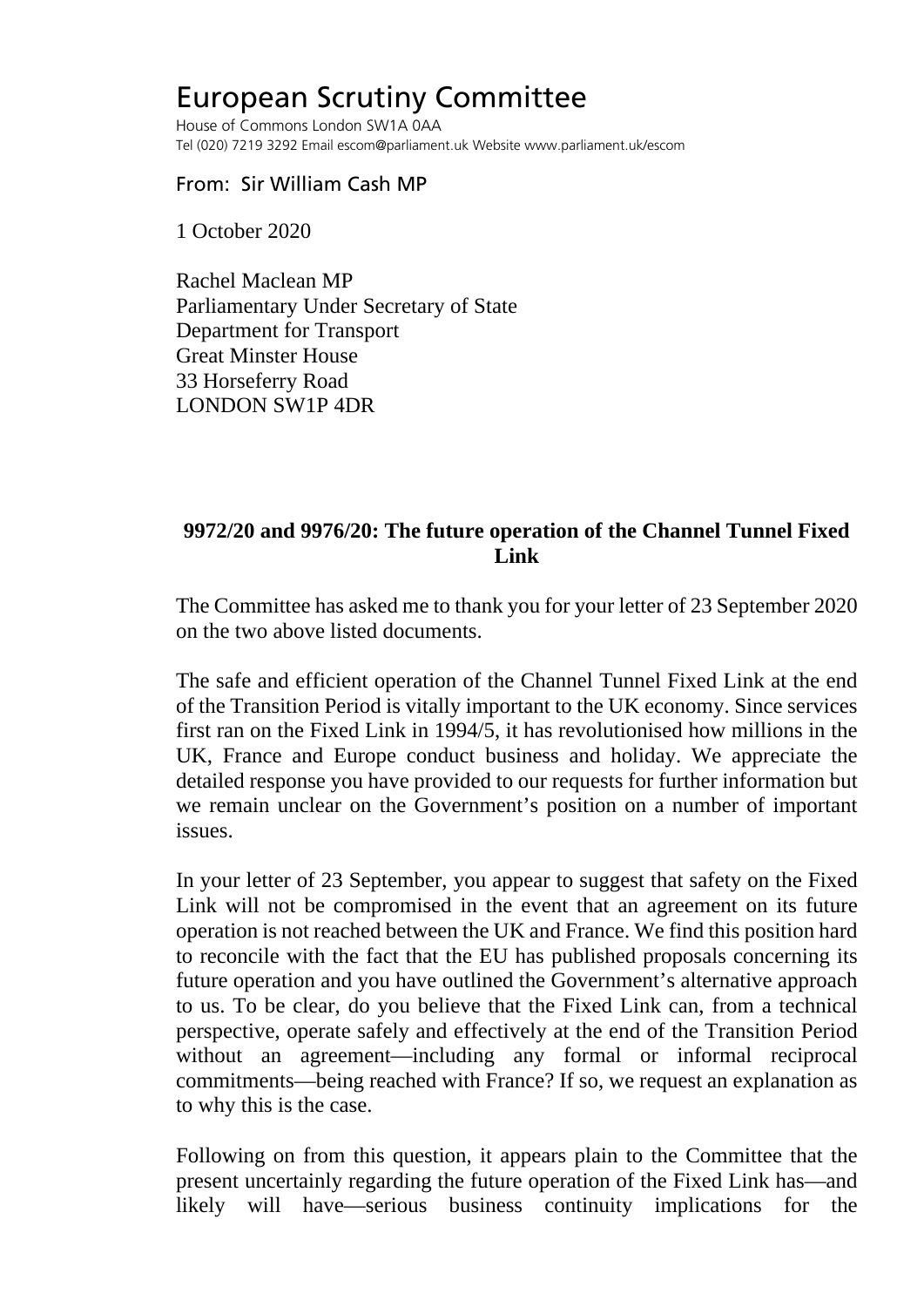concessionary and those operating services on the Tunnel. Do the Government agree that a formal agreement covering the future oversight, development and enforcement of rules on the Fixed Link should be reached before the end of the Transition Period? Furthermore, we are keen to know if this a Government priority.

In your letter you speak of a 'joint regulation approach' between the UK and France for managing the future operation of the Fixed Link. In this regard, you outline cooperation agreements and Memoranda of Understanding that the Government will seek with France and relevant authorities (namely the EPSF). The Committee requests further information on why these arrangements cannot be made under—or by renegotiating—the Treaty of Canterbury. Furthermore, you explain that such arrangements would allow the UK and France to "meet their international obligations". We request further information on what these international obligations are.

You note the success of the binational approach under the Treaty of Canterbury and the Committee agrees that it has provided a trusted, transparent and predictable framework for the governance of the Fixed Link. The Committee is concerned that *ad hoc* or interim arrangements reached outside of the Treaty of Canterbury framework would not match the high standards of governance that the concessionary and operators have come to expect and rely on. We request your view on whether a move away from the Treaty of Canterbury—to supplementary arrangements outside of its auspices—would have liability implications for the concessionary and operators. We would welcome the details of meetings that the Government has had with stakeholders on this issue.

Finally, the Committee struggled to distinguish between the Government's plans for how a single set of safety and interoperability rules could function across the entirety of the Fixed Link—as you describe under the 'joint regulation approach'—and the EU's proposals for dynamic rule alignment. In this regard, we note your statement that "[the] Secretary of State is able to publish updates to the suite of NTSNs… *as [EU] TSIs evolve in the future*" [emphasis added]. If the approach envisaged by the Government is one-way (as it reads), it would amount to little more than dynamic alignment with EU rules but in a repackaged form. Therefore, we ask that you outline the possible scenarios in which the UK would not agree to implement an EU-derived TSI, and what the potential implications of such a rejection would be for the operation of the Fixed Link. We are also interested to hear of the potential scenarios in which the UK would request that an NTSN be given effect to on the French-half of the Fixed Link.

On a linked point, the Committee understands that NTSNs will be given effect to in the UK by administrative means. Whilst an EU Member State, EU 'parent' TSIs were directly applicable EU tertiary law which were scrutinised by the